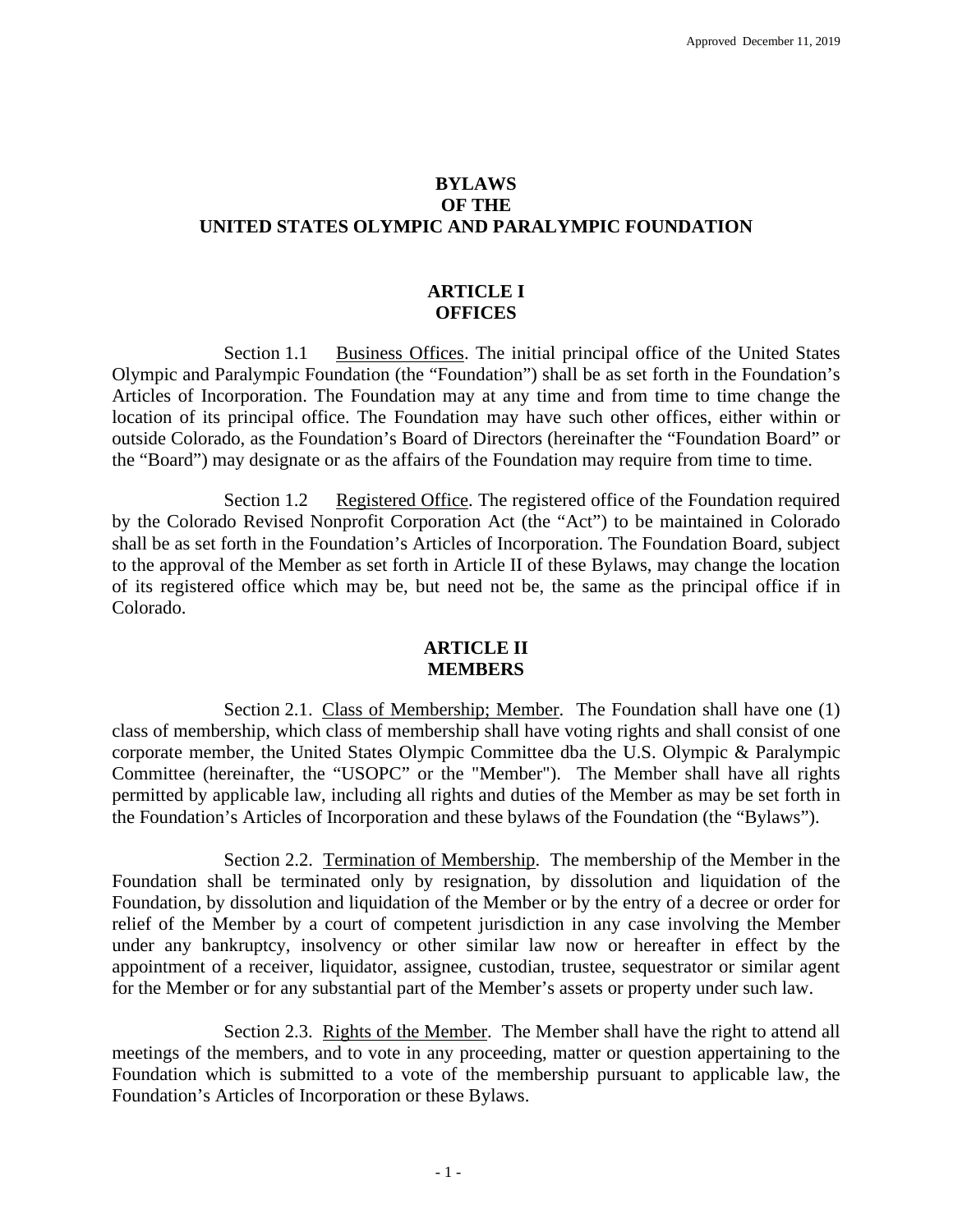Section 2.4. Representation of Sole Member. Any individual(s) duly authorized or designated by the board of directors of the Member to represent the Member at a meeting of the members of the Foundation shall be authorized to represent the Member for purposes of such meeting. The presence of such individual(s) as aforesaid shall be deemed to mean that the Member is present in person for purposes hereof. In the absence of the aforesaid designation, the Chief Executive Officer ("CEO") of the Member shall be deemed to represent the Member.

Section 2.5. Meetings of the Member. Meetings of the Member shall be held on such dates and at such times and places as determined by the Member. The vote of the Member shall be the act of the membership of the Foundation.

Section 2.6. Action Without Meeting. Any action required or permitted to be taken at a meeting of the membership may be taken without a meeting if a consent in writing, setting forth such action is signed by the Member, and such written consent is filed with the minutes of the proceedings of the membership.

# **ARTICLE III BOARD OF DIRECTORS**

Section 3.1 General Powers. The business and affairs of the Foundation shall be managed by or under the direction of the Foundation Board, which may exercise all such powers of the Foundation and do all such lawful acts and things as are not prohibited by applicable law, by the Foundation's Articles of Incorporation or these Bylaws; provided, however, that at all times the Foundation Board shall exercise such powers in a manner that is consistent with the Foundation's purposes as set forth in its Articles of Incorporation. In the pursuit of such purposes by the Foundation, the activities of the Foundation Board shall be limited to fundraising, and maintaining and investing endowment funds, for the benefit of the Member, unless the Foundation Board proposes additional means of pursuing such purposes that are approved in advance and in writing by the Member or otherwise specifically set forth in these Bylaws. The Foundation Board shall not have any authority or responsibility for managing the business and affairs of the USOPC, including but not limited to any authority or responsibility to determine how funds raised by the Foundation are to be used by the USOPC. Notwithstanding the foregoing, the Foundation Board, with the prior written consent of the Sole Member, may restrict the use of funds raised by the Foundation upon granting such funds to the USOPC such that the funds are used by the USOPC only for elite athlete support and programming.

#### Section 3.2 Number; Election and Tenure; Qualifications.

(a) Except for the initial members of the Foundation Board (the "Initial Board") as set forth and named in the Articles of Incorporation, the number of members of the Foundation Board shall be at least two (2), and no more than sixty (60), or such other number as may be fixed from time to time pursuant to these Bylaws. Other than the Initial Board, individuals eligible and qualified to serve as members of the Foundation Board shall be comprised of the following: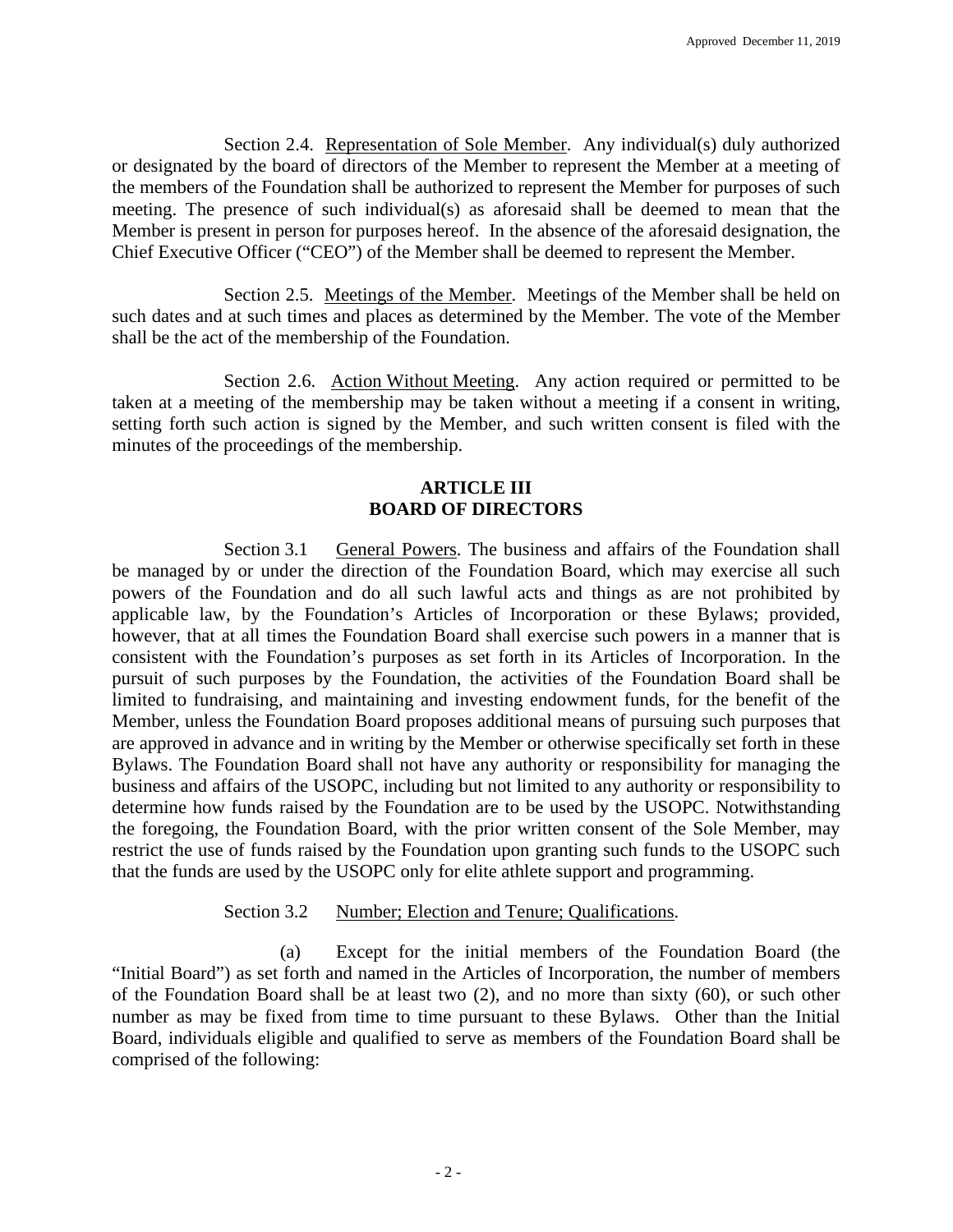(i) individuals appointed and elected by the Member from among the Board of Trustees of the United States Olympic Endowment (sometimes hereinafter, "Legacy Directors"). For purposes of Directors appointed from this group, certain members of the Board of Trustees of the United States Olympic Endowment were comprised of two-member households. Both members of the existing household of a Legacy Director may attend and participate in meetings of the Board; however, a Legacy Director household shall be considered a single Director for purposes of Board membership, attendance, quorums or voting. Such appointed Directors shall be known as Household Legacy Directors;

(ii) individuals, spouses acting in concert known as Household Directors or individuals representing the leadership of entities, appointed and elected by the Foundation Board in accordance with the provisions of Section 3.2(b) below, and approved by the Member, on the basis that such individuals, households or the entities they represent have expressed sufficiently strong commitment to the mission and support of the Member, including through their ongoing, substantial and sustained, multi-year financial commitments in support to the Foundation and/or the Member; provided that the Foundation Board and the Member, in making elections and approvals, respectively, shall take into consideration any suggested contribution levels evidencing such support and commitment as from time to time may be recommended by resolution of the Foundation Board. Both members of a Household Directorship may attend and participate in meetings of the Board; however, they shall be considered a single Director for purposes of Board Membership, attendance, quorums or voting; and

(iii) two individuals serving on an ex-officio basis and consisting of the (A) Chair of USOPC's board of directors (or such USOPC Chair's written designee), and (B) USOPC's CEO (collectively sometimes hereinafter, the "Ex-Officio Directors"); and provided that such Ex-Officio Directors shall count towards any quorum requirements and shall have all voting rights available to members of the Foundation Board.

Any action of the Foundation Board to increase or decrease the permitted number of members of the Foundation Board as set forth in these Bylaws, whether expressly by resolution or by implication through the election of additional directors, shall constitute an amendment of these Bylaws and must otherwise satisfy the requirements for amending these Bylaws as provided in the Act, the Foundation's Articles of Incorporation and these Bylaws.

(b) Individuals considered for election to the Foundation Board pursuant to Section 3.2(a)(ii) above shall be elected as follows: The Nominating and Governance Committee shall review any and all identified as candidates for membership on the Foundation Board pursuant to the provisions of Section 6.4 below. Upon the recommendation of the Nominating and Governance Committee, the Nominating and Governance Committee Chair shall forward individual (or Household) nomination(s) in writing (which writing may occur via e-mail) to the full Foundation Board for consideration. Such writing shall include, in the case of each nomination, the name of the individual being considered for a Foundation Board position, the reasons such individual's nomination to the Foundation Board is being supported, the proposed commencement of such director's term on the Foundation Board and any other information the Nominating and Governance Committee considers to be pertinent to the nomination. Members of the Foundation Board shall have seven (7) days to object to such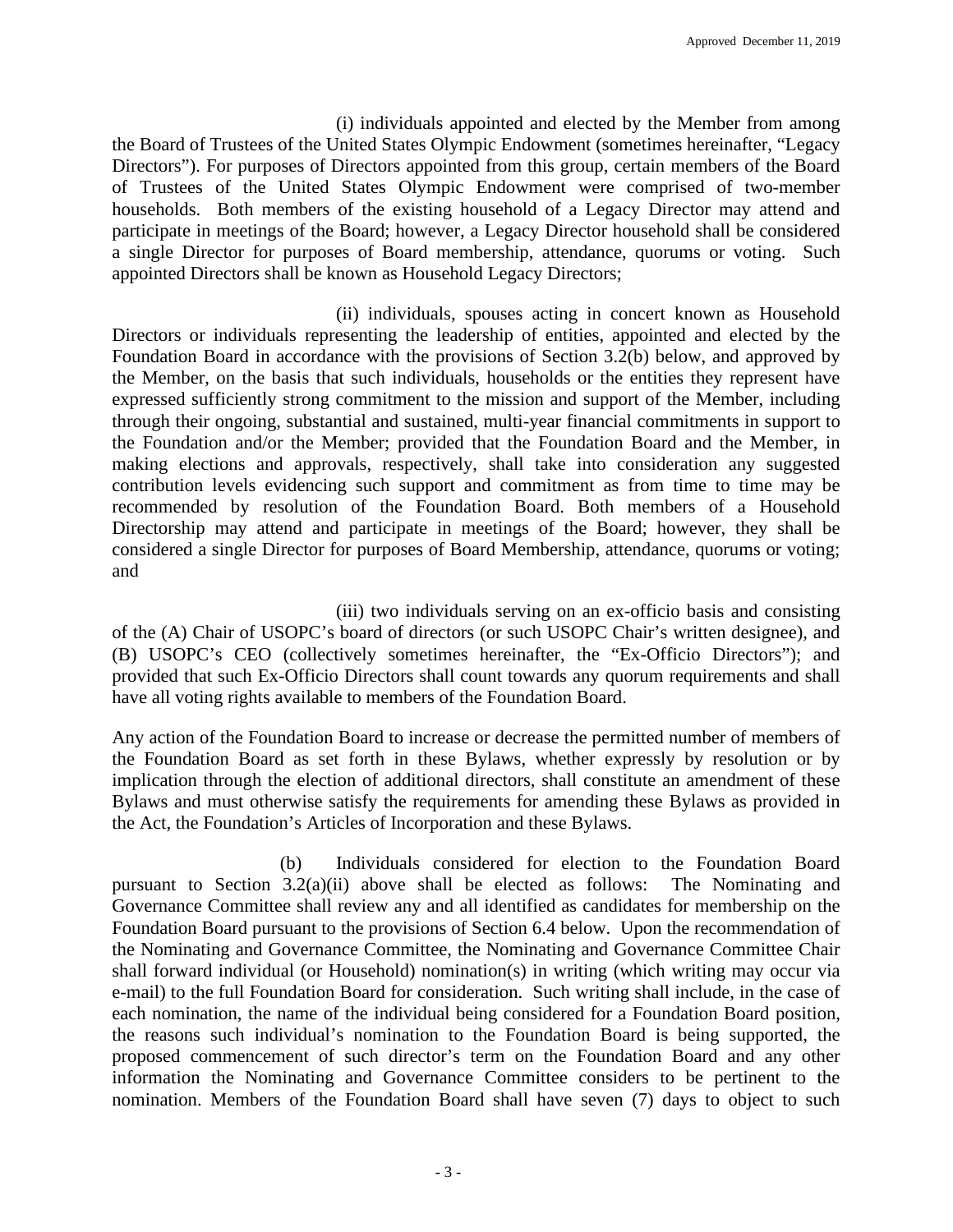nomination. Any nomination forwarded by the Nominating and Governance Committee pursuant to this Section 3.2(b) shall be deemed approved by the Foundation Board, and thereby elected, as long as no more than ten (10) members of the Foundation Board object to such nomination in writing. Notwithstanding the foregoing, or anything to the contrary contained herein, no election of an individual to the Foundation Board shall become effective unless and until approved by the Member.

(c) Except for the Initial Board, the Ex-Officio Directors and any directors who are Legacy Directors, the terms of directors shall each be for four (4) years; provided, however, that all terms shall expire at the end of a calendar year, and accordingly, a director's term may be for a period of less than four (4) years in the event such director's term commenced after the beginning of a calendar year. The terms of directors appointed and elected to the Foundation Board who are Legacy Directors may be for a period of less than four (4) years, as determined in the sole discretion of the Member, so as to take into account the balance of the terms any such Legacy Directors might have with respect to their service on the Board of Trustees of the United States Olympic Endowment. Each director so elected and designated shall hold office until the expiration of his/her term or until his/her earlier death, resignation or removal. No decrease in the number of directors shall have the effect of shortening the term of any incumbent director. While the Foundation Board may elect and the Member may approve directors to the Foundation Board at any time during the year, in general the Foundation Board and the Member shall endeavor to elect and approve individuals to the Foundation Board with terms to commence at the beginning of a calendar year. Directors and Household Directors duly appointed or elected upon the recommendation of the Nominating and Governance Committee may serve two (2) consecutive terms, subject to the approval of the Nominating and Governance Committee and the Member prior to the second term. Additionally, upon the recommendation of the Nominating and Governance Committee and with the approval of the Member, Directors who have served in a Board, Committee or Working Group leadership position may serve a third consecutive term.

(d) Each director must be a natural person, at least eighteen years of age, and a United States citizen. Directors should have the highest personal values, judgment and integrity, as well as a commitment to Olympic and Paralympic ideals. An individual is ineligible to be elected to the Board of Directors if such individual has a felony conviction against a vulnerable population (i.e. children, elderly or the disabled), sexual abuse or assault of any kind, a hate crime, or any Safe Sport violation. Directors need not be residents of Colorado.

Section 3.3 Vacancies. Any vacancy occurring with respect to a director shall be filled, at the sole discretion of the Foundation Board and upon the recommendation of the Nominating and Governance Committee, pursuant to the process set out in Section 3.2(b) above, with such director so elected holding office for the balance of the unexpired term associated with the vacancy on the Foundation Board being filled by such vote, and shall otherwise hold office until his/her earlier death, resignation or removal. Any vacancy resulting from an increase in the authorized number of directors shall be filled pursuant to the process set forth in Section 3.2(b) above, with such member of the Foundation Board so elected holding office for a term of office as set forth in Section 3.2(c) unless the Foundation Board determines to assign a shorter term such that the expiration of the term associated with such increase in the number of directors shall coincide with the expiration of the terms of the other directors then serving on the Foundation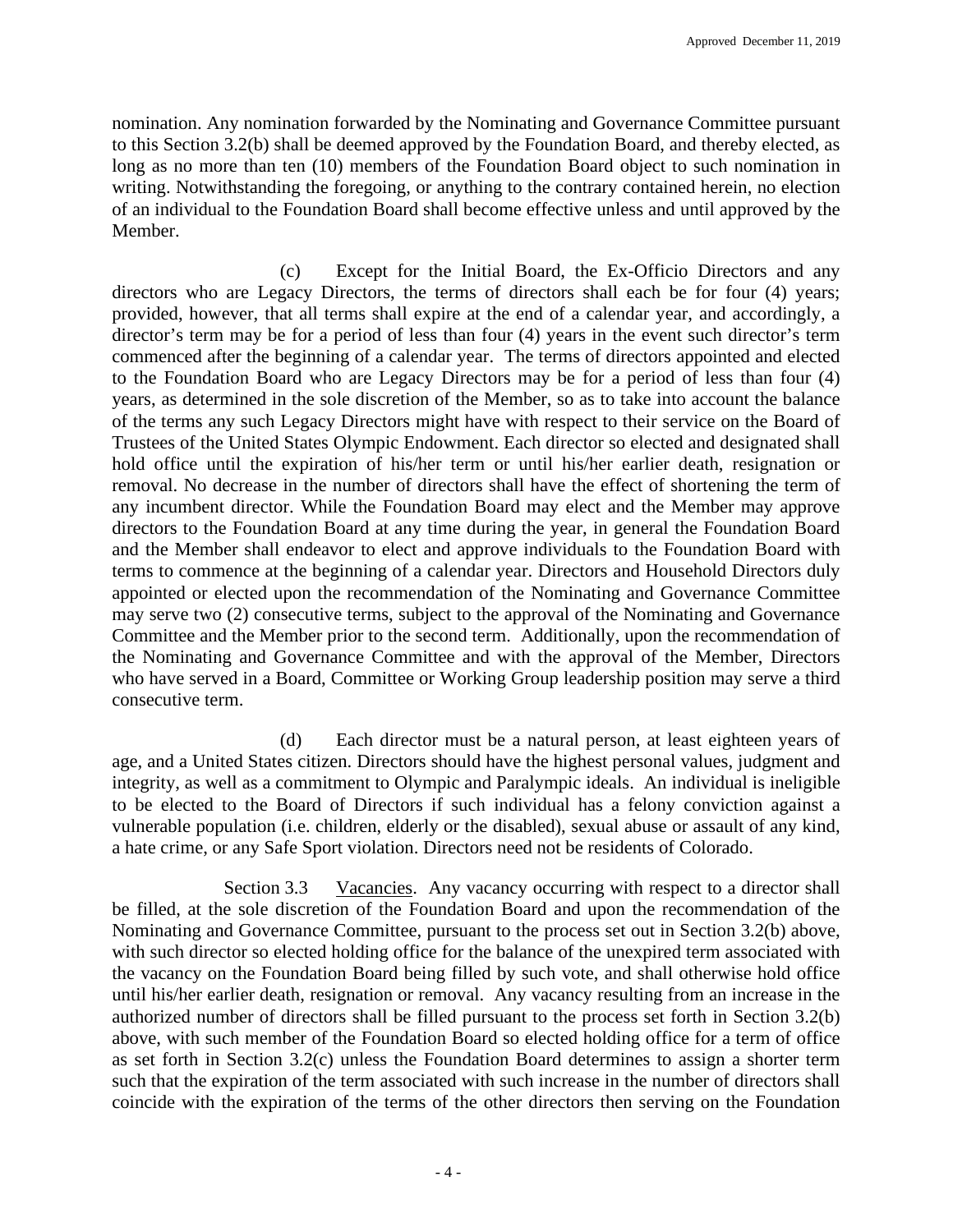Board, and shall otherwise hold office until the expiration of his/her term or his/her earlier death, resignation or removal.

Section 3.4 Resignation; Removal. A member of the Foundation Board may resign at any time by giving written notice of resignation to the President of the Foundation, such resignation to be effective when the notice is received unless the notice states a later effective date, and the acceptance of a resignation shall not be necessary to make it effective. A member of the Foundation Board shall be deemed to have resigned in the event of such director's incapacity as determined by a court of competent jurisdiction. A member of the Foundation Board may be removed at any time with or without cause upon the express recommendation of the President, and by vote of the majority of directors serving on the Nominating and Governance Committee including the affirmative vote of the Member.

Section 3.5 Meetings. Unless directed otherwise by the Member, the Board shall hold at least one meeting annually, at such time and place as determined by the Chair, or at such other time and place, either within or outside Colorado, as otherwise determined by the Member, for the purpose of electing and designating directors and/or officers, or for the transaction of such other business as may come before the meeting.

Section 3.6 Special Meetings. Special meetings of the Foundation Board may be called by or at the request of the Chair of the Foundation Board, the President of the Foundation or by the Member. The person(s) authorized to call special meetings of the Foundation Board may fix the time and place, either within or outside Colorado, for holding any special meeting of the Foundation Board called by them.

Section 3.7 Meetings by Telephone. Members of the Foundation Board or any committee thereof may participate in a meeting of the board or committee by means of conference telephone or similar communications equipment by which all persons participating in the meeting can hear each other at the same time. Such participation shall constitute presence in person at the meeting.

Section 3.8 Notice. Notice of each meeting of the Foundation Board stating the place, day and hour of the meeting shall be given to each member of the Foundation Board at the director's business or residential address at least five (5) days prior thereto by the mailing of written notice by first class, certified or registered mail, or at least two (2) days prior thereto by personal delivery of written notice or notice transmitted by telephonic, facsimile, electronic or other form of wire or wireless communication (and the method of notice need not be the same as to each director). If mailed, such notice shall be deemed to be given when deposited in the United States mail, with postage thereon prepaid. If transmitted by facsimile, electronic transmission or other form of wire or wireless communication, such notice shall be deemed to be given when the transmission is received. Any member of the Foundation Board may waive notice of any meeting before, at or after such meeting. The attendance of a member of the Foundation Board at a meeting shall constitute a waiver of notice of such meeting, except where a member of the Foundation Board attends a meeting for the express purpose of objecting to the transaction of any business because the meeting is not lawfully called or convened. Neither the business to be transacted at, nor the purpose of, any meeting of the Foundation Board need be specified in the notice or waiver of notice of such meeting unless otherwise required by statute.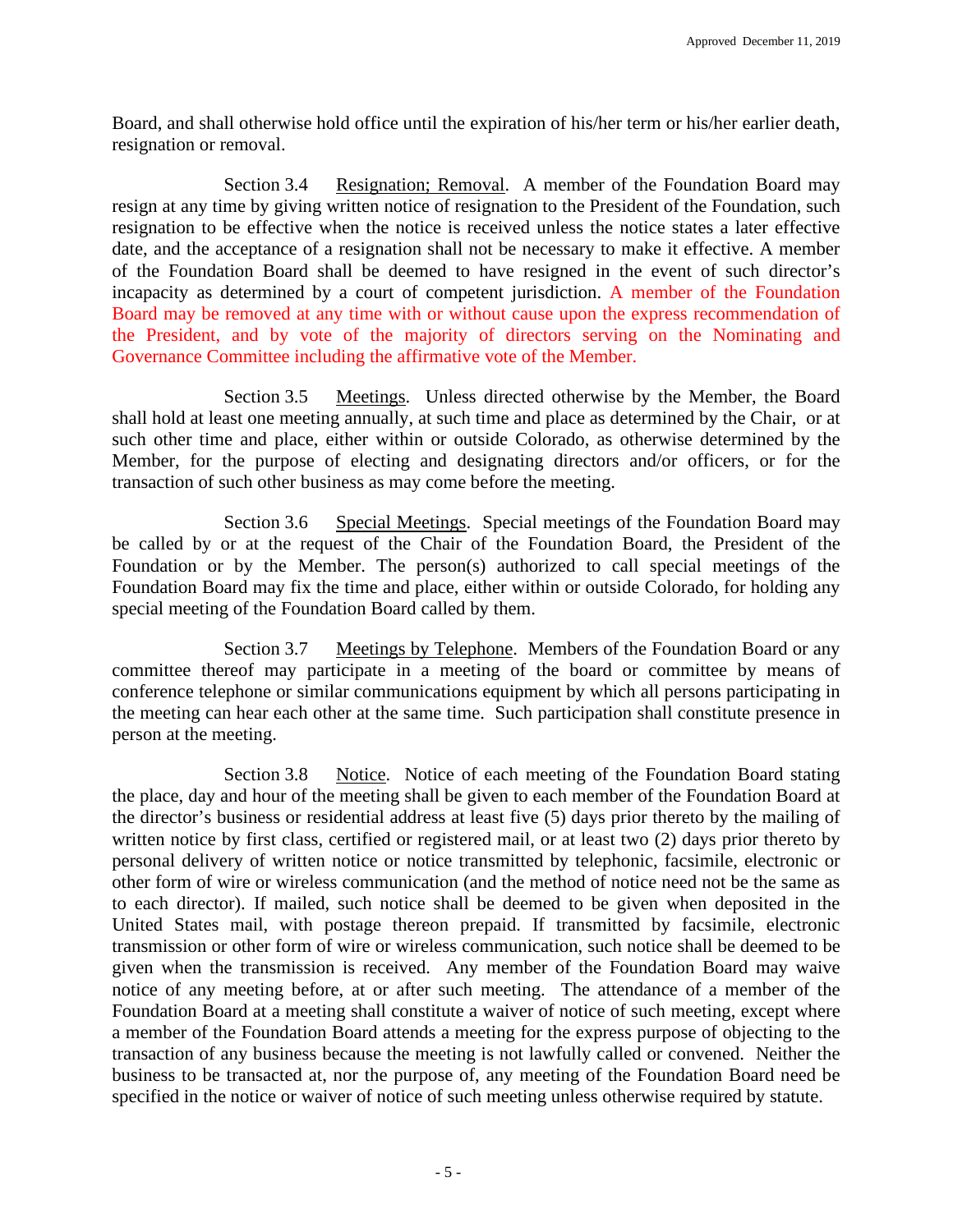Section 3.9 Presumption of Assent. A member of the Foundation Board who is present at a meeting of the Foundation Board at which action on any corporate matter is taken shall be presumed to have assented to the action taken unless such director's dissent shall be entered in the minutes of the meeting or unless the member of the Foundation Board shall file a written dissent to such action with the person acting as the secretary of the meeting before the adjournment thereof or shall forward such dissent by registered mail to the secretary of the Foundation immediately after the adjournment of the meeting. Such right to dissent shall not apply to a member of the Foundation Board who voted in favor of such action.

# Section 3.10 Quorum and Voting.

(a) At any meeting of the Foundation Board, a quorum shall exist for the transaction of all business if there are present at such meeting either (i) a majority of the directors then in office, or (ii) at least twenty percent (20%) of the directors then in office and included among such directors are either of the Ex-Officio Directors.

(b) A majority of the votes cast at a meeting of the Foundation Board, duly called and at which a quorum is present, shall be the act of the Foundation Board and shall be sufficient to take or authorize action upon any matter which may properly come before the meeting, unless the concurrence of a greater proportion is required for such action by the Act, the Foundation's Articles of Incorporation, or these Bylaws. Directors may not vote or otherwise act by proxy. If, at any meeting of the Foundation Board, there shall be less than a quorum present, a majority of those present may adjourn the meeting, without further notice, from time to time until a quorum shall be present. At any adjourned meeting at which a quorum shall be present, any business may be transacted which might have been transacted at the meeting as originally notified.

# Section 3.11 Action Without a Meeting.

(a) Any action required or permitted to be taken at a meeting of the Foundation Board or any committee thereof may be taken without a meeting if written notice is transmitted to each member of the Foundation Board, and the number of members of the Foundation Board necessary under Section 3.11(b) to take such action sign and deliver to the Foundation a written consent to take such action and it is not revoked pursuant to Section 3.11(d). Each member of the Foundation Board or committee member who delivers a writing to the Foundation described in this Section 3.11(a) or who fails to respond or vote shall be deemed to have waived the right to demand that action not be taken without a meeting. The written notice to directors required by this Section 3.11(a) must state: (i) the action to be taken, (ii) the time by which the member of the Foundation Board must respond, (iii) that failure to respond in the required time will have the same effect as abstaining in writing and failing to demand that action not be taken without a meeting, and (iv) any other matters the Foundation determines to include. Any written notice or consent contemplated by this Section 3.11 may be transmitted or received by facsimile, electronic mail or other form of wire or wireless communication.

(b) Action is taken under this Section 3.11 only if the total consents received in favor of such action equals or exceeds the minimum number of affirmative votes that would be necessary to take such action at a meeting at which all of the directors then in office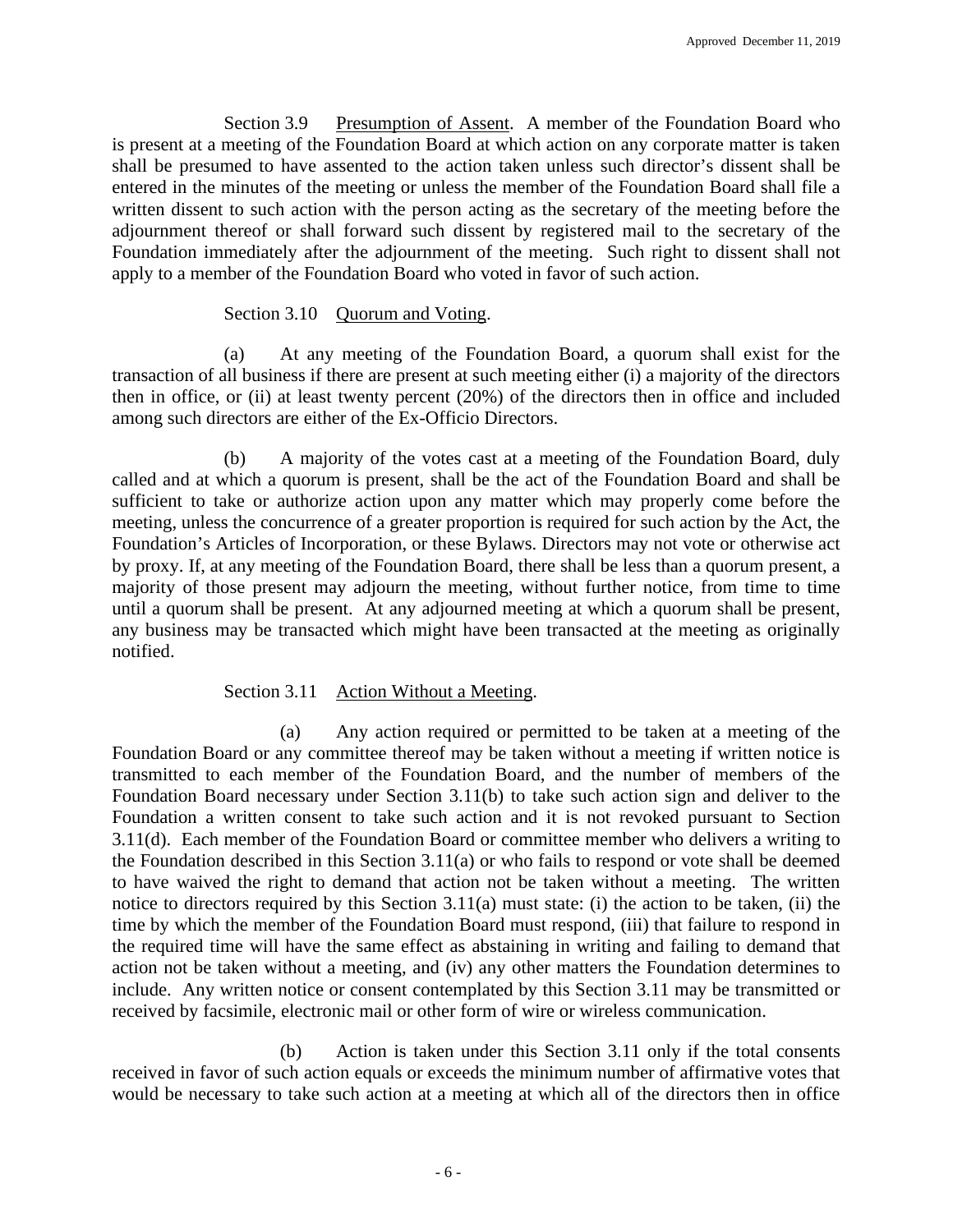were present and voted.

(c) No action taken pursuant to this Section 3.11 shall be effective unless written consents describing the action taken and otherwise satisfying the requirements of Section 3.11(a), signed by all directors and not revoked pursuant to Section 3.11(d), are received by the Foundation. Any such consent may be received by the Foundation by electronically transmitted facsimile or other form of wire or wireless communication providing the Foundation with a complete copy of the document, including a copy of the signature on the document. Action taken pursuant to this Section 3.11 shall be effective when the last consent necessary to effect the action is received by the Foundation unless the consents describing the action taken set forth a different effective date.

(d) Any member of the Foundation Board who has signed a consent pursuant to this Section 3.11 may revoke such consent by a writing signed and dated by the member of the Foundation Board describing the action and stating that the director's prior consent with respect thereto is revoked, if such writing is received by the Foundation before the last written consent necessary to effect the action is received by the Foundation.

(e) Action taken pursuant to this Section 3.11 has the same effect as action taken at a meeting of directors and may be described as such in any document.

(f) All signed written instruments necessary for any action taken pursuant to this Section 3.11 shall be filed with the minutes of the meetings of the Foundation Board.

Section 3.12 Compensation. Directors shall not receive compensation for their services as such, although the reasonable expenses of directors of attendance at Foundation Board meetings may be paid or reimbursed by the Foundation. Directors shall not be disqualified to receive reasonable compensation for services rendered to or for the benefit of the Foundation or the Member in any other capacity.

#### **ARTICLE IV DIRECTORS EMERITUS**

**Section 4.1 Definition.** With the approval of the Member and upon the recommendation of the Nominating and Governance Committee, a "Director Emeritus" may be appointed by the Board of Directors in the same manner in which Directors are elected to the Board within section 3.2(b). Director Emeritus members may serve four (4) year renewable terms for as long as they remain active in the work of the Foundation and may end their term at any time.

A Director Emeritus shall be entitled to receive notice of, and to attend all meetings of the Board, but shall not in fact be a director, shall not be entitled to vote, shall not be counted in determining a quorum of the Board and shall not have any of the duties or liabilities of a director under law.

**Section 4.2 Eligibility.** In order to be considered for designation as a Director Emeritus, a person must be a current Director in the last year of his or her term or former member of the Foundation Board of Directors who: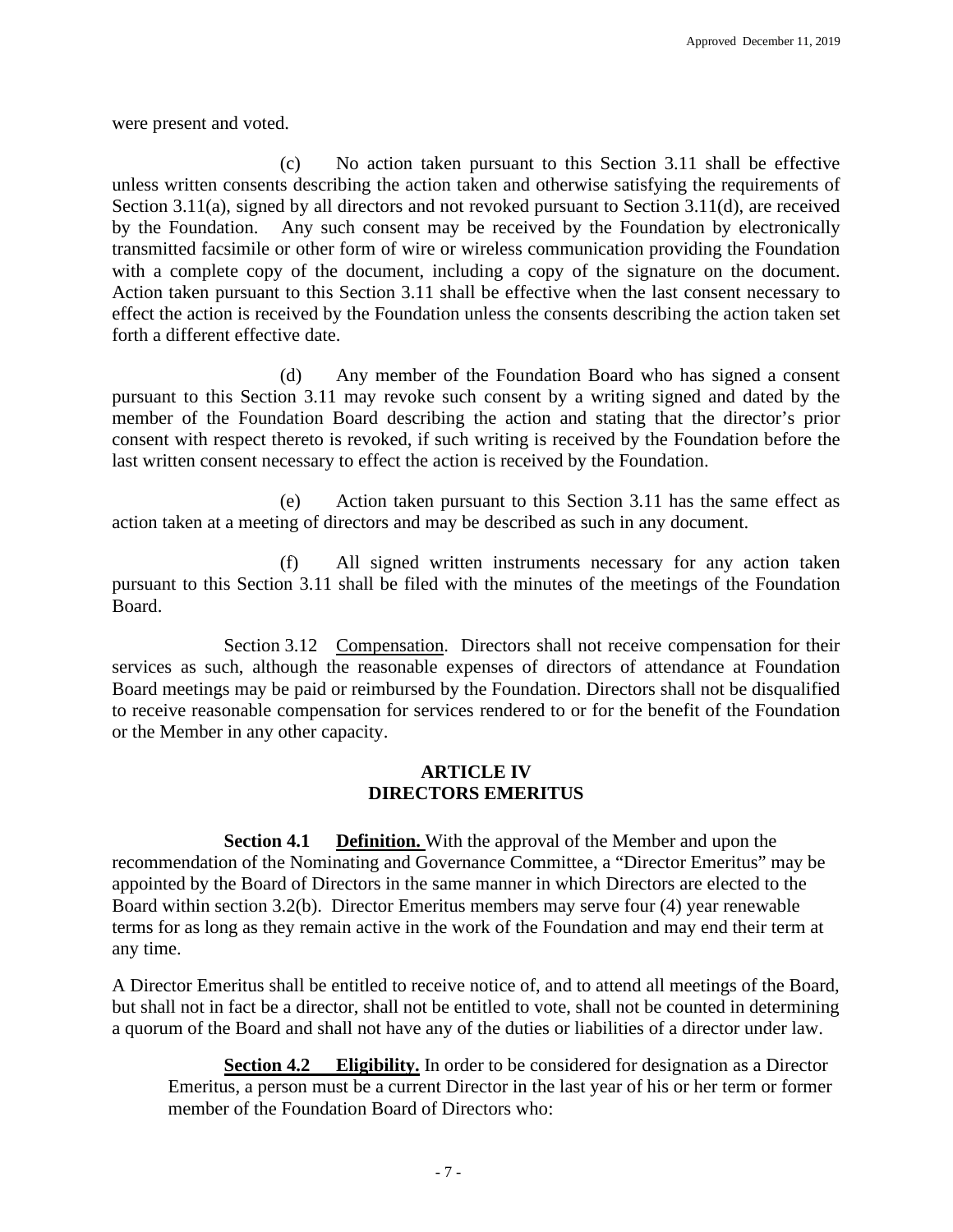- a. has served the Board of Directors with distinction;
- b. has held a leadership role, and made or continues to make significant contributions;
- c. completed the term(s) for which he or she was appointed; and
- d. participated in one (1) or more Foundation activities beyond Board activities in each year of service.

## **ARTICLE V TRUSTEES**

Section 5.1 Trustees. The Foundation shall be supported by Regular Trustees and Honorary Trustees (collectively, "Trustees"). Trustees shall not have any of the duties or liabilities of a director under law and shall not in any respect be considered directors of the Foundation.

(a) Regular Trustees. Regular Trustees shall be comprised of individuals or entities that have provided, or agreed to provide, substantial and sustained financial support to the Foundation and/or the Member. The required contribution levels will be determined from time to time by resolution of the Foundation Board following, and upon consideration of, recommendations made to the Foundation Board, by the President of the Foundation. The Foundation President, with the approval of the Member, shall be responsible for approving the admission of Trustees (or designated individual representatives of entities), who have satisfied the required contribution levels for the requisite time periods and are willing to commit to the Foundation's mission and purposes by assisting the Foundation and the Member in actively fundraising.

(b) Honorary Trustees. Upon the recommendation of the President and with the approval of the Member, an individual or a household may be designated as an Honorary Trustee for a four (4) year period, which may be extended for an additional four (4) year period by approval of the Member.

Individuals or Households considered for Honorary Trustee shall be among those who the Foundation President or the Member determines (i) to have demonstrated their exceptional commitment to the USOPC and/or the Olympic Movement over time or otherwise have supported the USOPC, and/or (ii) by their presence will enhance the efforts of the Foundation to support the USOPC, may be designated by the Foundation Board as Honorary Trustees. Honorary Trustees may include select individuals who have competed in the Olympic Games or Paralympic Games and who have a background and reputation that will enable them to substantially assist the Foundation in its fundraising efforts, including through their active participation in fundraising events held or sponsored by the Foundation or the Member.

Section 5.2 Meetings, etc. The Foundation shall hold an annual meeting for the Trustees to enable the Trustees to participate in briefing sessions (held either in person or by via teleconference in the discretion of the Member) with select members of the USOPC's board of directors or senior staff as determined by the Member.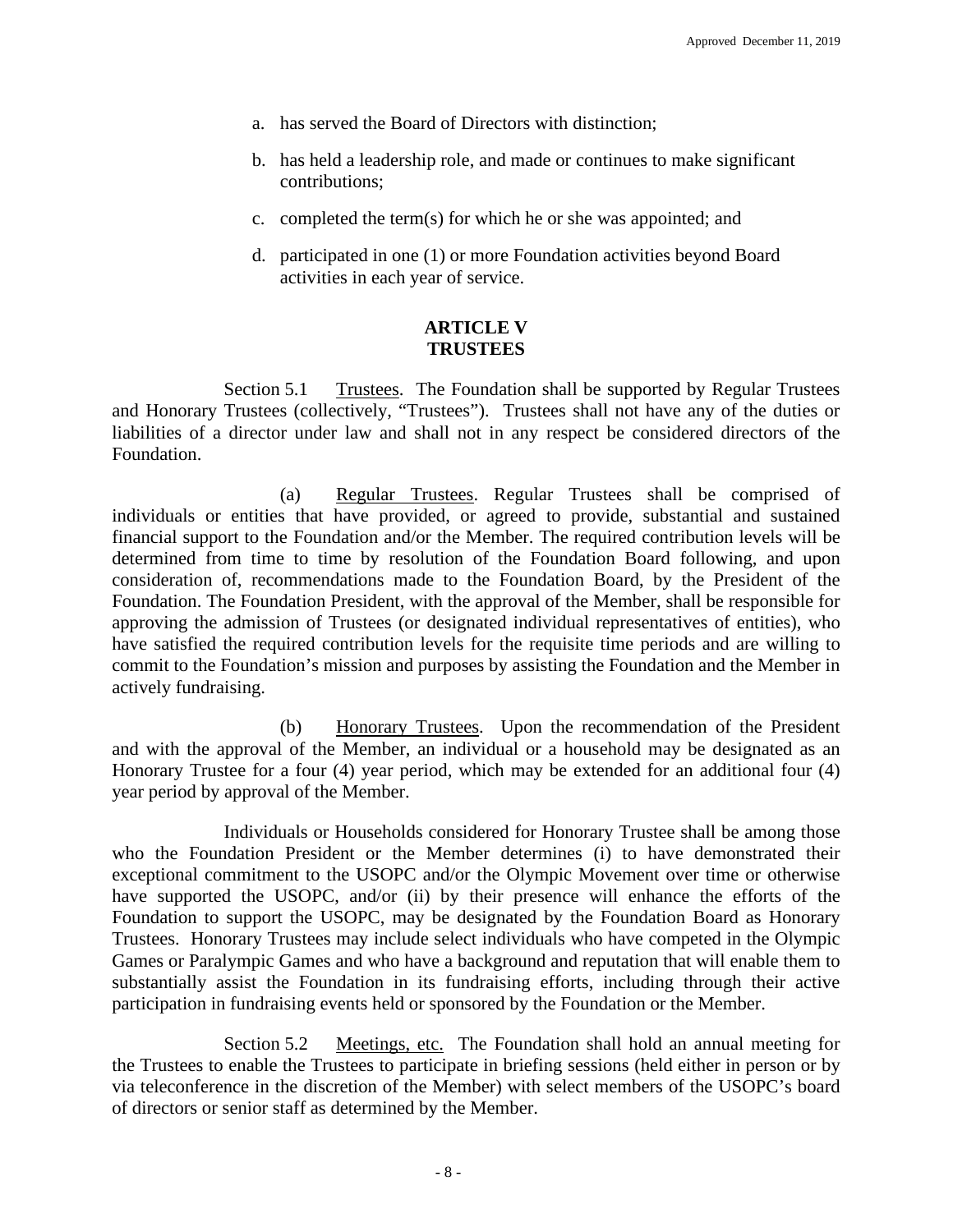Section 5.3. Procedures. Trustees shall follow such procedures as the Foundation Board may from time to time determine with respect to their roles as Trustees.

# **ARTICLE VI COMMITTEES**

Section 6.1. Committees. Subject to the prior written approval (which may be by e-mail to the Chair of the Foundation Board or the Foundation President) of the Member, the Foundation Board may, by a resolution adopted by a majority of the directors present at a meeting at which a quorum is present, appoint from among the directors and officers of the Foundation, and from appropriate representatives of the USOPC, members to serve on one or more committees, for such purposes and with such permitted powers as the Foundation Board may provide, except that no such committee(s) shall have or exercise the authority of the Foundation Board (or of any standing committee established under these Bylaws) in the management of the Foundation, and no committee, including any standing committee, shall have the power to amend the Foundation's Articles of Incorporation or these Bylaws, except as provided in this Article. The delegation of authority to any committee shall not operate to relieve the Foundation Board or any director from any responsibility imposed by law. With the written approval of the Member, the Chair of the Foundation Board may appoint a Committee member to serve as Committee Chair of any standing committee of the Board within this Article. A Board member so appointed shall serve as Committee Chair until his/her term as a member of the Foundation Board expires or until the Board member's earlier death, resignation or removal.

At any meeting of a standing Committee of the Board, a quorum shall exist for the transaction of its business if there are present at such meeting at least fifty percent (50%), including the USOPC CEO as ex-Officio member, of the duly appointed Committee members in attendance. Each such standing Committee shall maintain minutes of its activities and records of attendance of its members and shall report to the Board of Directors on its activities as appropriate.

Section 6.2. Executive Committee. The Foundation shall have as a standing committee an Executive Committee consisting of at least three (3) and no more than eleven (11) members of the Board of Directors, with all such committee members appointed annually by the Board Chair with the approval of the Member; provided that at all times the Board Chair, the USOPC CEO, and the USOPC Chair shall each be one of the appointees serving on such committee. The President of the Foundation shall serve as staff liaison to the Executive Committee, participating in all Executive Committee meetings, but shall have no voting rights and not count towards any quorum requirements. When the Board of Directors is not in session, the Executive Committee shall have and may exercise all of the powers of the Board of Directors, except to the extent, if any, that such authority shall be limited by these Bylaws or by resolution of the entire Board of Directors (approved by the Member). Notwithstanding the foregoing or anything to the contrary contained herein, neither the Executive Committee nor any other committee shall have the power to amend the Articles of Incorporation or these Bylaws of the Foundation, alter any restriction imposed on grant funds within Section 3.1, or to fill vacancies on the Foundation Board other than through the process set out in Section 3.2(b) hereof, or to remove any members of the Foundation Board, or to create any Foundation Board committees.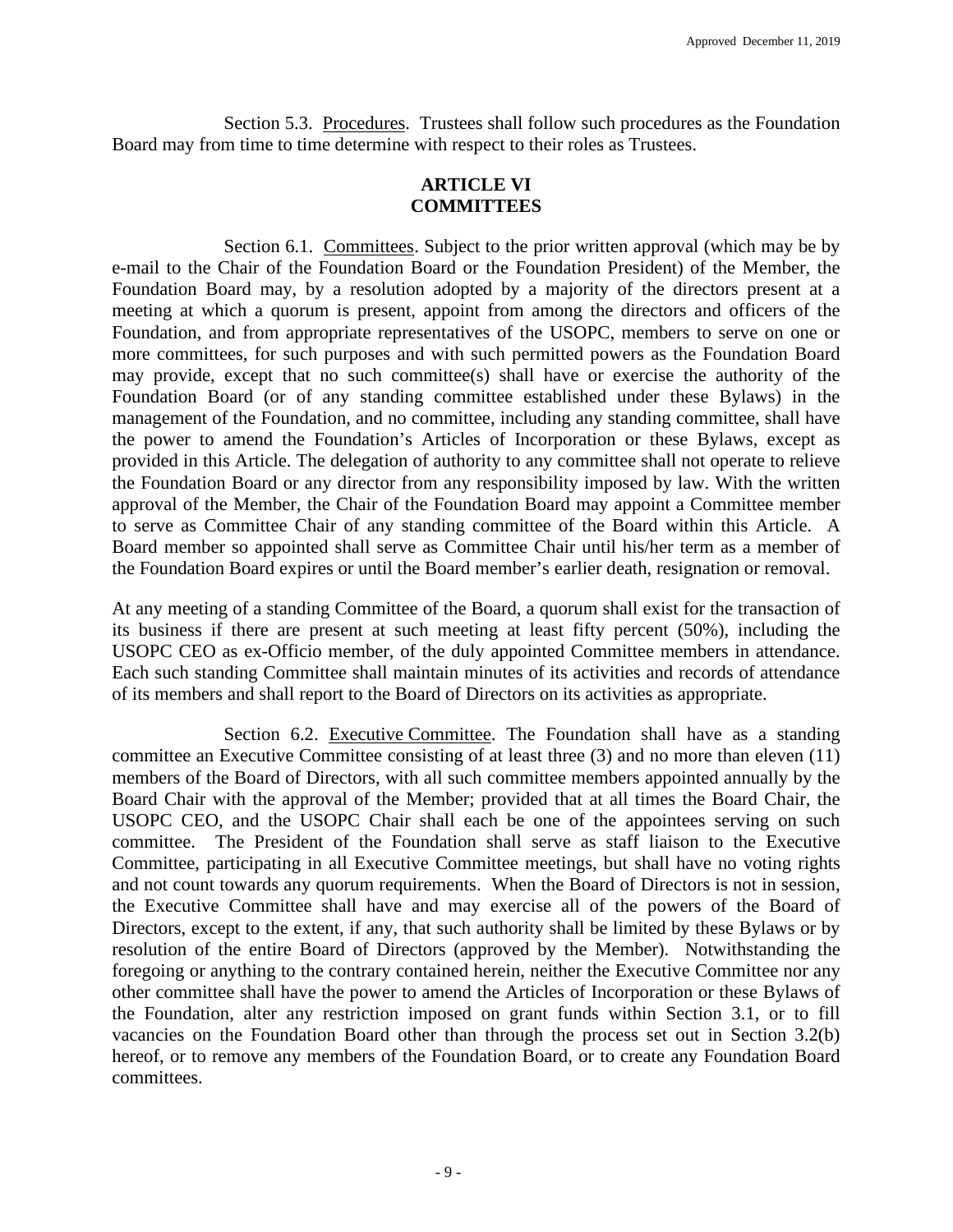Section 6.3. Finance Committee. The Foundation shall have as a standing committee a Finance Committee consisting of at least three (3) and no more than nine (9) members. The members of the Finance Committee shall be appointed annually by the Chair of the Foundation Board from among the members of the Foundation Board and approved by the Member; provided that at all times the Chair of the Foundation Board and the USOPC CEO shall each be one of the appointees serving on such committee. The Treasurer of the Foundation shall serve as staff liaison to the Finance Committee, participating in all Finance Committee meetings, but shall have no voting rights and not count towards any quorum requirements. The Finance Committee shall oversee the accounting and financial reporting processes of the Foundation and the review of the Foundation's financial statements, it shall be responsible for overseeing the management of endowment funds, if any, as defined in 8.2 (c), below, maintained by and with the Foundation or under agreement with the United State Olympic Endowment and it shall retain an independent auditor and review and discuss the results of annual audits with the independent auditor. In addition, it shall review with the independent audit the scope and planning of the audit and annually evaluate the performance and independence of the independent audit. The Finance Committee shall utilize and implement the same investment and financial management policies as may, from time, be adopted by the USOPC's Audit Committee (collectively, the "Finance Policies"). Notwithstanding any other provision of these Bylaws, all voting members of the Finance Committee shall owe the same fiduciary duties to the Foundation as such committee members would owe the Foundation as members of the Foundation Board. The Finance Committee shall meet no less than two (2) times per year.

Section 6.4 Nominating and Governance Committee. The Foundation shall have as a standing committee a Nominating and Governance Committee consisting of at least three (3) and no more than nine (9) members of the Board of Directors, with all such committee members appointed annually by the Board Chair with the approval of the Member; provided that at all times the USOPC CEO or his/her designee shall be a member of such committee. The President and Secretary of the Foundation shall serve as staff liaisons to the Nominating and Governance Committee, participating in all Committee meetings, but shall have no voting rights and not count towards any quorum requirements. The Nominating and Governance Committee shall oversee the search for individuals qualified to become members of the Board and recommend potential directors for consideration, considering the needs of the Board membership including the skills, qualifications, and experience of current Board members and diversity of the Board overall and provide the Board with a slate of proposed candidates for vote pursuant to Section 3.2(b), above. It shall recommend whether a director shall be retained to serve a second term (or third in the instance of directors in leadership roles) or whether that director position shall be opened to be filled by a new director. The Committee may elect not to fill an open Board seat. At the request of the Board, the Committee shall work with the Chair and President to develop and implement an appropriate orientation program for new directors and continuing education of existing directors. In addition, the Committee shall recommend that the Board consider amendments to these Bylaws pursuant to Article XIII, below, as appropriate. Finally, the Nominating and Governance Committee may conduct other activities as may be requested or assigned by the Board or as set forth in these Bylaws.

Section 6.5. Procedures. All committees established by the Foundation Board shall follow such procedures as the Foundation Board may determine and shall promptly report any actions taken to the Foundation Board Chair and to the President of the Foundation.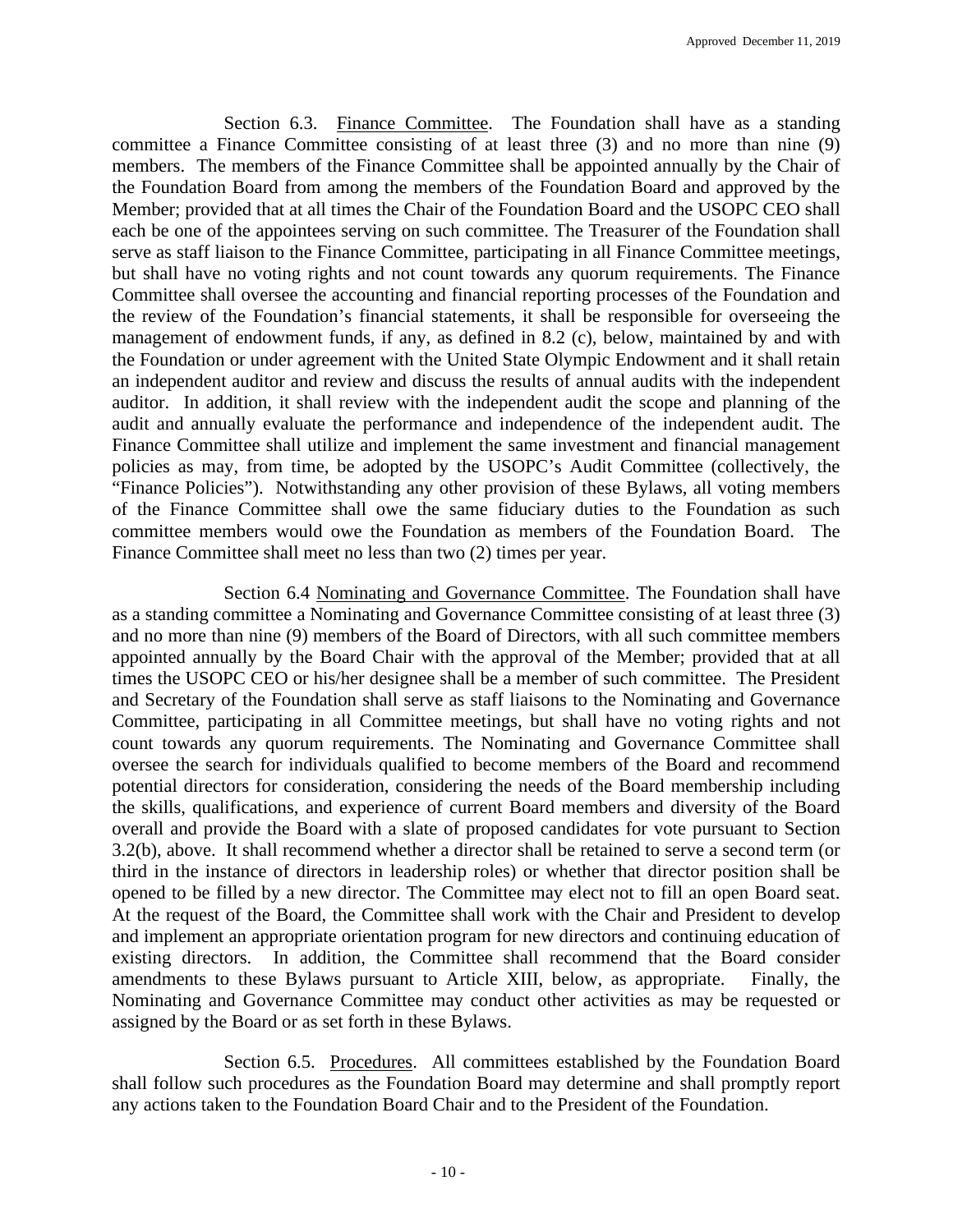#### **ARTICLE VII WORKING GROUPS**

From time to time, the Chair, in consultation with and subject to the approval of the President and Member, may determine that working groups are necessary to assist the Foundation in performing its respective functions and obligations within its mission and may approve the creation of such Working Groups as deemed appropriate. Any Working Groups so established shall have a staff liaison assigned to the Group, together with a Board member as lead, who shall report to the Executive Committee or Board of Directors, as appropriate, on the purpose and status of the Working Group's activities. The Board member lead of the Working Group may select additional members from amongst the Board of Directors, Trustees or other donors to the Foundation and shall establish such procedures, guidelines, and oversight of such Working Groups as deemed necessary to ensure accountability for performance. The Group lead shall consult with the Chair and President before finalizing an individual's inclusion in the Working Group. A Working Group may be dissolved by the Chair, with the approval of the Member.

No Working Group shall have or exercise the authority of the Foundation Board (or of any standing committee established under these Bylaws) in the management of the Foundation, and no Working Group shall have the power to act on behalf of the Foundation Board. The delegation of a purpose or goal of the Foundation Board to a Working Group shall not operate to relieve the Foundation Board or any director from any responsibility imposed by law.

# **ARTICLE VIII OFFICERS**

Section 8.1 Number and Qualifications. The appointed officers of the Foundation shall consist of a Chair of the Foundation Board, and up to (3) Vice-Chairs of the Foundation Board. The Foundation also shall have a President, a Treasurer and a Secretary, each of whom shall be qualified on an ex-officio basis as set forth at Section 8.6(c), 8.6(d) and 8.6(e), respectively. One person may hold more than one office at a time, except that no person may simultaneously hold the offices of Chair and Vice-Chair, or Chair and Secretary. Except for the Chair and Vice-Chair, officers need not be members of the Foundation Board. All officers must be at least eighteen years of age.

Section 8.2 Appointment and Term of Office. The individual who shall serve as Chair shall be designated by the board of directors of the Member, which designation will be transmitted in writing (which may be by e-mail) to the Foundation Board. With respect to any individuals who might serve as a Vice-Chair, the Chair shall recommend to the Member from among individuals who are members of the Foundation Board, candidates to serve as Vice-Chairs; and, upon review and written approval from the Member of any such recommendation, the Chair shall appoint such recommended candidates to serve as Vice-Chairs. Each officer shall hold office until the officer's term as a member of the Foundation Board expires, as otherwise described in Sections 8.6(c), 8.6(d) and 8.6(e) or until the officer's earlier death, resignation or removal.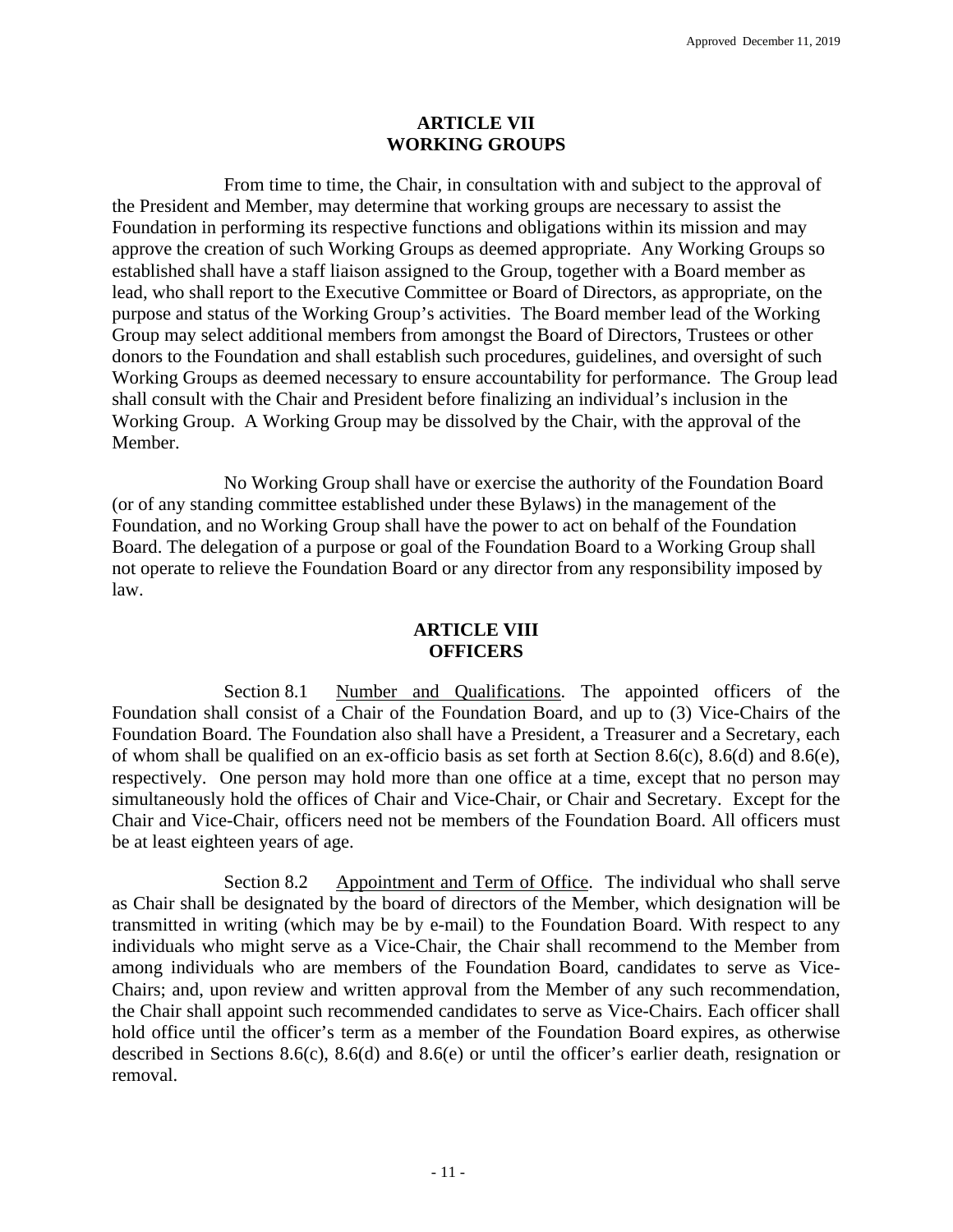Section 8.3 Compensation. Appointed officers of the Foundation shall not receive compensation for their services as officers of the Foundation, but they may be reimbursed for reasonable expenses incurred by them in the course of performing their duties, subject to approval by the Foundation Board and presentment of appropriate vouchers. Officers shall not be disqualified to receive reasonable compensation for services rendered to or for the benefit of the Foundation or the Member in any other capacity. However, no payment of compensation (or payment or reimbursement of expenses) shall be made in any manner so as to result in the imposition of any liability under either Section 4941 or Section 4958 of the Internal Revenue Code of 1986, as amended (the "Internal Revenue Code") and no compensation shall be paid to any government official, as defined in Section 4946(c) of the Internal Revenue Code.

Section 8.4 Removal. Any officer may be removed by the Foundation Board or the Member at any time with or without cause, subject to Section 8.6(c), 8.6(d) and 8.6(e) below, as the case may be, and any rights or obligations under any existing contracts between the officer and the Foundation. Appointment of an officer shall not in itself create contract rights.

Section 8.5 Resignations; Vacancies. Any officer may resign at any time by giving written notice to the Chair of the Foundation Board or to the President of the Foundation. An officer's resignation shall take effect at the time specified in such notice, and unless otherwise specified therein, the acceptance of such resignation shall not be necessary to make it effective. A vacancy in any office, however occurring, may be filled by the Chair (subject to the approval of the Member) for Vice Chair, and by the Member for the Chair, President, Secretary and Treasurer for the unexpired portion of the term.

Section 8.6 Authority and Duties of Officers; Meetings. The officers of the Foundation shall have the authority and shall exercise the powers and perform the duties specified below and as may be additionally specified by the Chair, the Foundation Board, the Member or these Bylaws, except that in any event each officer shall exercise such powers and perform such duties as may be required by law.

(a) Chair. The Chair of the Foundation Board shall preside at all meetings of the Foundation Board and shall perform such other duties and have such other powers as may be vested in the Chair by the Foundation Board and approved by the Member.

(b) Vice Chairs. At the request of the Chair, or in the Chair's absence or inability or refusal to act, a designated Vice-Chair may perform the duties of the Chair and when so acting shall have all the powers of and be subject to all the restrictions on the Chair. Any Vice Chair so acting will be designated by the Chair, or in his absence, the Sole Member. The Vice-Chairs shall assist the Chair and shall perform such duties as may be assigned to the Vice-Chairs by the Chair or by the Foundation Board. In addition to these duties and all other Board Member obligations, the Vice-Chairs shall participate in Board succession and serve as the Board's primary fundraising liaisons to the Foundation staff. This leadership shall be evidenced by personal philanthropic commitment and interactions to raise private philanthropic dollars for the benefit of the Member, within the Foundation's mission.

(c) President. The individual then holding the title of "Chief Development Officer" (CDO) of the Member shall be the President of the Foundation. In the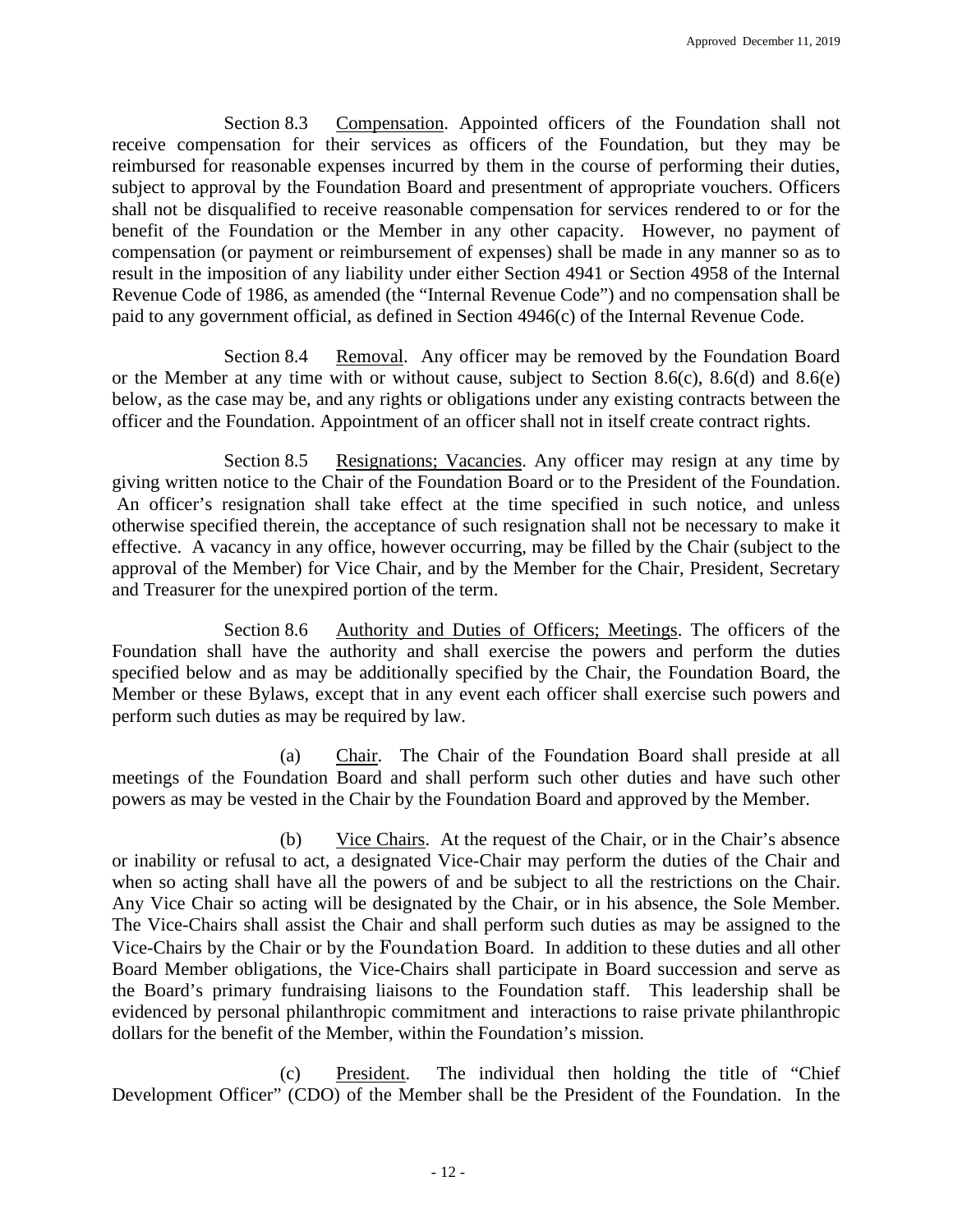event such individual ceases to be the CDO of the Member, he/she will automatically cease to be the President of the Foundation. The President shall, subject to the direction and supervision of the Foundation Board and the Member, (i) have general and active control of the affairs and business of the Foundation and general supervision of its officers, agents and employees; (ii) see that all orders and resolutions of the Foundation Board are carried into effect; and (iii) perform all other duties incident to the office of President and as from time to time may be assigned to the President by the Chair of the Foundation Board, the Foundation Board, or the Member.

(d) Secretary. The individual then holding the title of "General Counsel" of the Member or such individual's written designee from the Office of the General Counsel, shall be the Secretary of the Foundation. In the event such individual ceases to be the General Counsel of the Member or a member of the Office of the General Counsel, he/she will automatically cease to be the Secretary of the Foundation. The Secretary (or his/her designee) shall (i) keep the minutes of the proceedings of the Foundation Board; (ii) see that all notices are duly given in accordance with the provisions of these Bylaws or as required by law; (iii) maintain the corporate records of the Foundation; and (iv) in general, perform all duties incident to the office of Secretary and such other duties as from time to time may be assigned to the Secretary by the Chair of the Foundation Board, the President of the Foundation, or by the Foundation Board.

(e) Treasurer. The individual then holding the title of "Chief Financial Officer" (CFO) of the Member shall be the Treasurer of the Foundation. In the event such individual ceases to be the CFO of the Member, he/she will automatically cease to be the Treasurer of the Foundation. The Treasurer shall (i) be the principal financial officer of the Foundation and have the care and custody of all its funds, securities, evidences of indebtedness and other personal property and deposit the same in accordance with the instructions of the Finance Committee and/or the Foundation Board; (ii) receive and give receipts and acquittances for moneys paid in on account of the Foundation, and pay out of the funds on hand all bills and other just debts of the Foundation of whatever nature upon maturity; (iii) unless there is a controller, be the principal accounting officer of the Foundation and as such prescribe and maintain the methods and systems of accounting to be followed, keep complete books and records of account, prepare and file all local, state and federal tax returns and related documents, prescribe and maintain an adequate system of internal audit, and prepare and furnish to the Chair of the Foundation Board, the President of the Foundation, the Finance Committee and the Foundation Board statements of account showing the financial position of the Foundation and the results of its operations; (iv) upon request of the Finance Committee, the Foundation Board or the Member, make such reports to it as may be required at any time; and (v) perform all other duties incident to the office of Treasurer and such other duties as from time to time may be assigned to the Treasurer by the President, the Finance Committee or the Foundation Board.

Section 8.7 Surety Bonds. The Foundation Board may require any officer or agent of the Foundation to execute to the Foundation a bond in such sums and with such sureties as shall be satisfactory to the Foundation Board, conditioned upon the faithful performance of such person's duties and for the restoration to the Foundation of all books, papers, vouchers, money and other property of whatever kind in such person's possession or under such person's control belonging to the Foundation.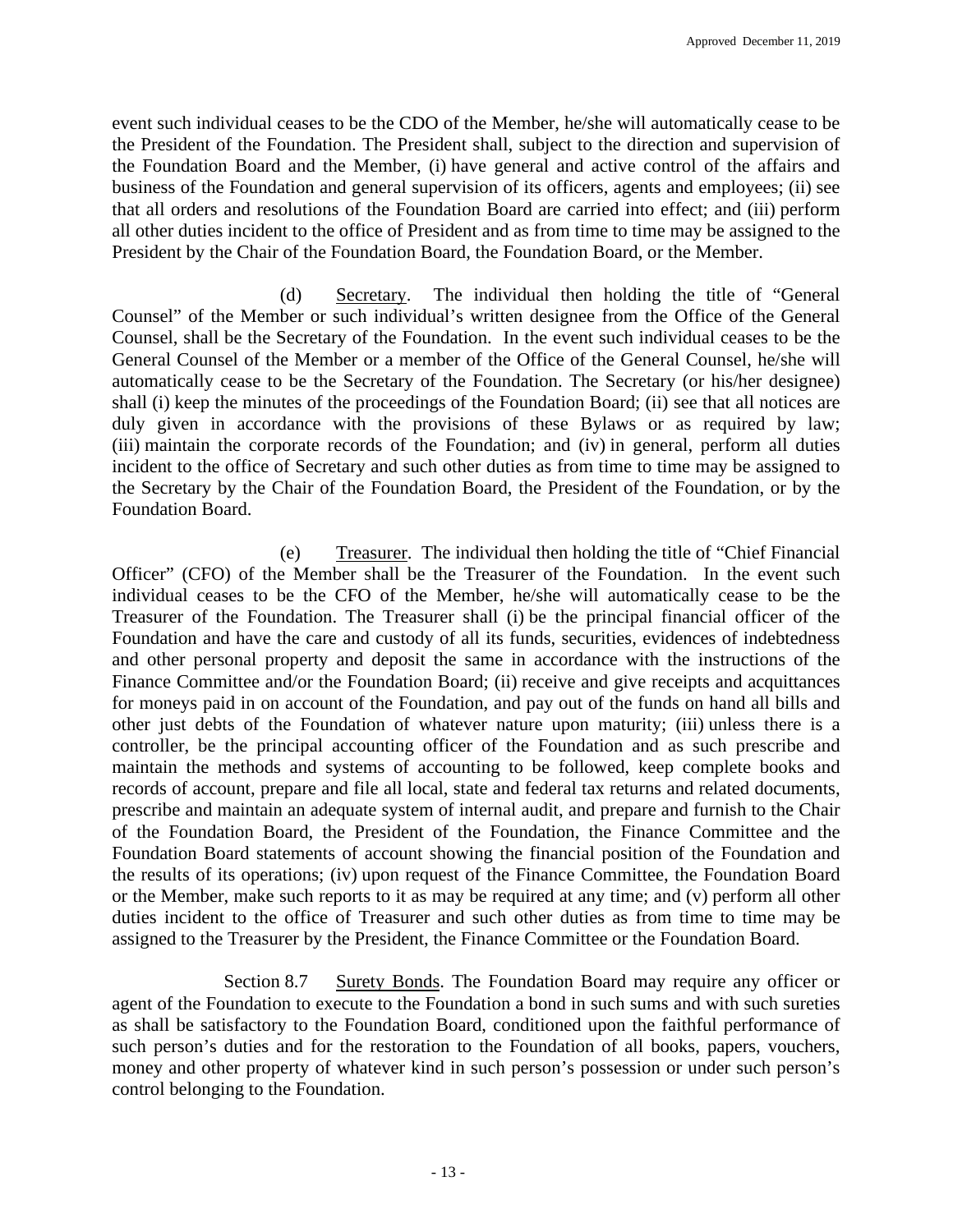# **ARTICLE IX CERTAIN FOUNDATION RESPONSIBILITIES AND OBLIGATIONS**

Section 9.1 Foundation Role and Limitations. The role of the Foundation is to fundraise and support its Member, the USOPC. Consistent with such role, the Foundation will develop, and submit to the USOPC for approval and funding, strategic plans for optimizing long term fundraising success. Unless expressly authorized and approved in advance and in writing by the Member, neither the Foundation nor any person acting on behalf of the Foundation shall (a) hire, retain or terminate any employees; or (b) independently create or seek to establish or protect any trademarks (including, but not limited to, ones incorporating in whole or in part any marks of the USOPC); or (c) accept any contribution, gift, grant, bequest or devise that is designated, restricted or conditioned by the donor.

Section 9.2 Application of Contributed Funds; Restricted Gifts; Endowment. (a) Unless funds contributed to the Foundation are subject to an agreed-upon restriction, designation or limitation expressly authorized and approved in advance and in writing by the Member prior to the acceptance by the Foundation of such fund, all funds contributed to the Foundation are to be wholly-unrestricted (hereinafter, "Unrestricted Funds"). Other than to apply no more than a reasonably and necessary portion of any Unrestricted Funds to enable the Foundation to provide for its regular, day-to-day operating expenses (including, but not limited to, any expenses incurred by the Foundation as to the USOPC), all Unrestricted Funds are to be turned over and granted to the USOPC, as its Member, on at least a quarterly basis, and more frequently upon the written direction of the Member to the Foundation.

(b) The Foundation also may accept contributions, gifts, grants, bequests or devises that are designated, restricted or conditioned by the donor (hereinafter, "Restricted Funds"), provided that the designation, restriction or condition is consistent with the Foundation's general tax-exempt purposes; and, provided further, that the Foundation shall submit for advance approval in writing by the Member any proposed contribution, gift, grant, bequest or devise that would be designated, restricted or conditioned by the donor and shall not accept same without such advance written approval from the Member. Any Restricted Funds that are approved of by the Member may be accepted for special funds, purposes or uses, and such designations generally will be honored; provided, however, that the Foundation shall reserve all right, title and interest in and to and control over such Restricted Funds, and shall have authority to determine the ultimate expenditure or distribution thereof in connection with any such special fund, purpose or use. In all events, the Foundation shall acquire and retain sufficient control over all Restricted Funds to assure that such funds will be used exclusively to carry out the Foundation's tax-exempt purposes of supporting the USOPC. Unless prohibited by the nature or requirements of the designation, restriction or other condition placed on any such Restricted Funds, all Restricted Funds are, subject to such designation, restriction or other condition, to be turned over and granted to USOPC, as its Member, on at least a quarterly basis, and more frequently upon the written direction of the Member to the Foundation.

(c) Upon consultation with the Member, followed by the express, advance approval in writing by the Member (which may be by e-mail to the Chair of the Foundation Board or to the President of the Foundation), the Foundation may (i) allocate, retain and invest a portion of the Unrestricted Funds or Restricted Funds received by the Foundation as an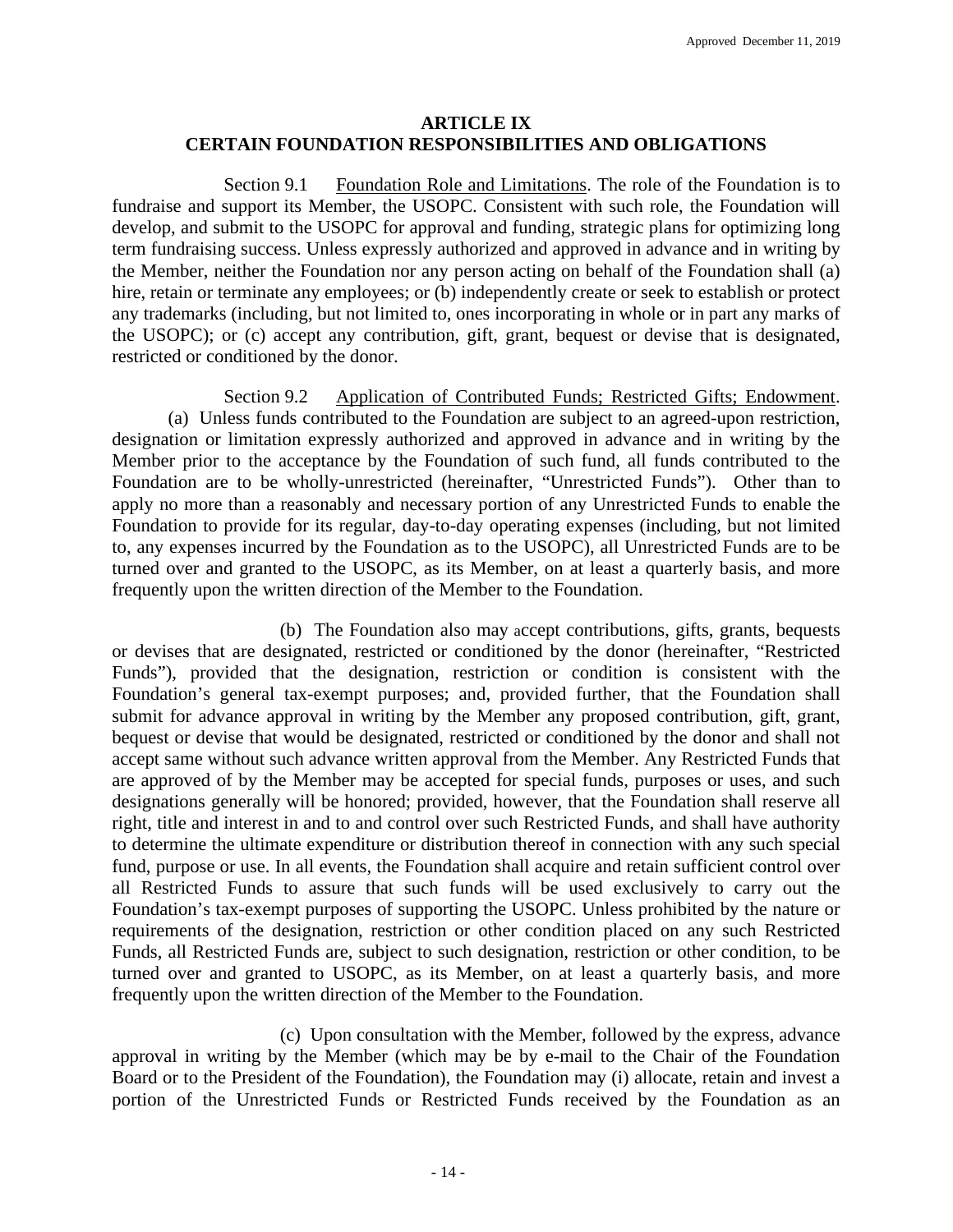endowment of the Foundation for the sole and exclusive benefit of the USOPC, as its Member (hereinafter, "Endowment Funds"); or (ii) subject to any donor restrictions, contribute or otherwise transfer such Endowment Funds to the United States Olympic Endowment for such entity to invest as an endowment for the sole and exclusive benefit of the USOPC, as its member. Any such Endowment Funds shall at all times be invested by the Foundation in a manner that is consistent with the Investment Policies, and in coordination with the Finance Committee and appropriate officers and other personnel of the Foundation or the Member. Notwithstanding the actual annualized return derived by the Foundation on any such Endowment Funds, the Foundation shall, within thirty (30) days of the conclusion of its fiscal year, annually turn over and transfer to the USOPC, as its member, an amount at least equal to five percent (5%) of the average net assets of such Endowment Funds as calculated based upon the value of such Endowment Funds over the twelve  $(12)$  quarters ending with the 3<sup>rd</sup> quarter of such fiscal year.

### **ARTICLE X INDEMNIFICATION**

The Foundation shall indemnify, to the fullest extent permitted under and in accordance with the laws of State of Colorado, any person who was or is made a party to, or was or is threatened to be made a party to, any threatened, pending or completed action, suit or proceeding, whether civil, criminal, administrative or investigative and whether formal or informal, by reason of the fact that such person is or was a director, officer, employee, fiduciary or agent of the Foundation against any obligation incurred with respect to such action, suit or proceeding to pay a judgment, settlement, penalty, fine (including an excise tax assessed with respect to an employee benefit plan), or reasonable expenses (including reasonable attorneys' fees) actually and reasonably incurred by such person in connection with such action, suit or proceeding if such person acted in good faith and reasonably believed (a) in the case of conduct in an official capacity with the Foundation, that such person's conduct was in the Foundation's best interests, (b) in all other cases, that such person's conduct was at least not opposed to the Foundation's best interests, and (c) in the case of any criminal proceeding, that such person had no reasonable cause to believe the conduct was unlawful. The foregoing notwithstanding, the Foundation may not indemnify any person  $(x)$  in connection with an action, suit or proceeding by or in the right of the Foundation in which such person was adjudged liable to the Foundation, or (y) in connection with any other action, suit or proceeding charging that such person derived an improper personal benefit, whether or not involving action in an official capacity, in which action, suit or proceeding such person was adjudged liable on the basis that such person derived an improper personal benefit. Indemnification pursuant to this Article X in connection with an action, suit or proceeding by or in the right of the Foundation is limited to reasonable expenses incurred in connection with the action, suit or proceeding. Any repeal or modification of this Article X shall be prospective only and shall not adversely affect any right or protection of a director, officer, employee, fiduciary and agent of the Foundation under this Article X, as in effect immediately prior to such repeal or modification, with respect to any liability that would have accrued, but for this Article X, prior to such repeal or modification. Notwithstanding any other provision of these Bylaws, the Foundation shall neither indemnify any person nor purchase any insurance in any manner or to any extent that would jeopardize or be inconsistent with the qualification of the Foundation as an organization described in section  $501(c)(3)$  of the Internal Revenue Code, or that would result in the imposition of any liability under either section 4941 or section 4958 of the Internal Revenue Code. The Foundation may in its discretion purchase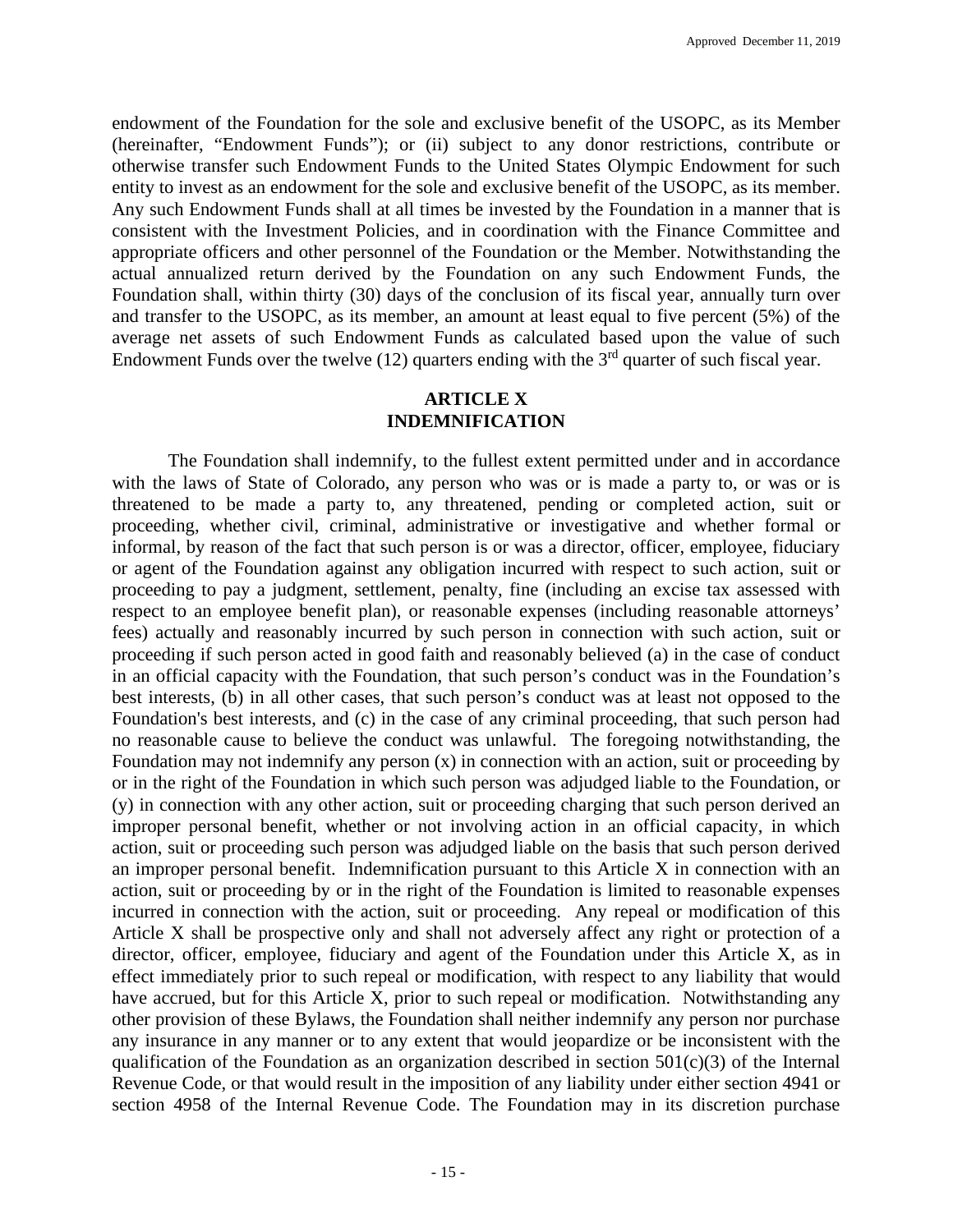insurance insuring its obligations hereunder or otherwise protecting the persons intended to be protected by this Article X.

### **ARTICLE XI STANDARDS OF CONDUCT**

Section 11.1 Discharge of Duties. Each member of the Foundation Board shall discharge his/her duties as a director, including the director's duties as a member of a committee of the Foundation Board, and each officer with discretionary authority shall discharge the officer's duties under that authority (i) in good faith, (ii) with the care an ordinarily prudent person in a like position would exercise under similar circumstances, and (iii) in a manner the director or officer reasonably believes to be in the best interests of the Foundation.

Section 11.2 Reliance on Information, Reports, Etc. In discharging duties, a director or officer of the Foundation is entitled to rely on information, opinions, reports or statements, including financial statements and other financial data, if prepared or presented by: (i) one or more officers or employees of the Foundation whom the member of the Foundation Board or officer reasonably believes to be reliable and competent in the matters presented; (ii) legal counsel, a public accountant or another person as to matters the member of the Foundation Board or officer reasonably believes are within such person's professional or expert competence; and (iii) in the case of a member of the Foundation Board, a committee of the Foundation Board of which the director is not a member if the director reasonably believes the committee merits confidence. A member of the Foundation Board or officer is not acting in good faith if the director or officer has knowledge concerning the matter in question that makes reliance otherwise permitted by this Section 11.2 unwarranted.

Section 11.3 Conflicts of Interest. In addition to any policy(ies) the Foundation may, from time to time, adopt as to conflicts of interest, as set forth in this Section 11.3, the following shall apply to certain conflicts of interest.

(a) Definitions. As used in this Section 11.3, "conflicting interest transaction" means: a contract, transaction, or other financial relationship between the Foundation and a member of the Foundation Board or officer of the Foundation, or between the Foundation and a party related to a member of the Foundation Board or officer of the Foundation, or between the Foundation and an entity which a director of the Foundation is a director or officer or has a financial interest. For purposes of this Section 11.3, "party related to a director or officer" shall mean a spouse, a descendent, an ancestor, a sibling, the spouse or descendent of a sibling, an estate or trust in which the director or officer or a party related to such director or officer has a beneficial interest, or an entity in which a party related to a director is a director, officer, or has a financial interest.

(b) Prohibition Against Loans to Directors or Officers. No loans shall be made by the Foundation to its directors or officers. Any director or officer who assents to or participates in the making of any such loan shall be liable to the Foundation for the amount of such loan until repayment thereof.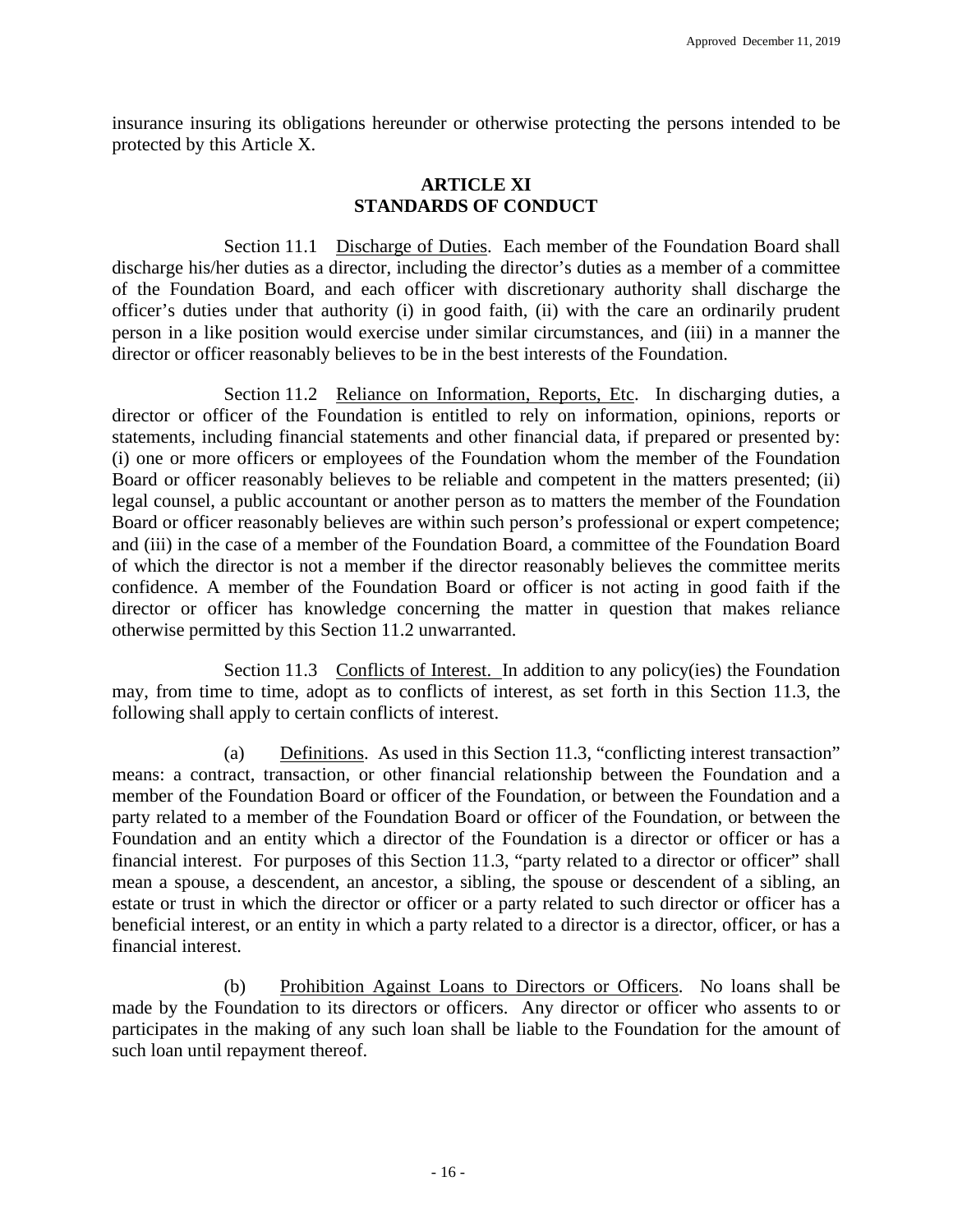(c) Voidability of Conflicting Interest Transactions. No conflicting interest transaction shall be void or voidable or be enjoined, set aside, or give rise to an award of damages or other sanctions in a proceeding by a member or by or in the right of the Foundation, solely because the conflicting interest transaction involves a director of the Foundation or a party related to a director or an entity in which a director of the Foundation is a director or officer or has a financial interest or solely because the director is present at or participates in the meeting of the Foundation Board or of a committee of the Foundation Board that authorizes, approves, or ratifies the conflicting interest transaction or solely because the director's vote is counted for such purpose, if: (i) The material facts as to the director's relationship or interest and as to the conflicting interest transaction are disclosed or are known to the Foundation Board or the committee, and the Foundation Board or committee in good faith authorizes, approves, or ratifies the conflicting interest transaction by the affirmative vote of a majority of disinterested directors, even though the disinterested directors are less than a quorum; or (ii) the conflicting interest transaction is fair as to the Foundation.

(d) Approval of Conflicting Interest Transactions. Interested directors may be counted in determining the presence of a quorum at a meeting of the Foundation Board or of a committee which authorizes, approves, or ratifies a conflicting interest transaction.

Section 11.4 Liability of Directors for Unlawful Distributions.

(a) Liability to Foundation. A director who votes for or assents to a distribution made in violation of the Act or the Articles of Incorporation of the Foundation shall be personally liable to the Foundation for the amount of the distribution that exceeds what could have been distributed without such violation if it is established that the director did not perform the director's duties in compliance with the general standards of conduct for directors set forth in Section 11.1.

(b) Contribution. A director who is liable under Section 11.4(a) for an unlawful distribution is entitled to contribution: (i) from every other director who could be liable under Section 11.4(a) for the unlawful distribution; and (ii) from each person who accepted the distribution knowing the distribution was made in violation of the Act or the Foundation's Articles of Incorporation, to the extent the distribution to that person exceeds what could have been distributed to that person without violating the Act or the Articles of Incorporation.

# **ARTICLE XII MISCELLANEOUS**

Section 12.1 Account Books, Minutes, Etc. The Foundation shall keep correct and complete books and records of account and shall keep minutes of the proceedings of the Foundation Board and committees. All books and records of the Foundation may be inspected by any director, or that director's authorized agent or attorney, for any proper purpose at any reasonable time.

Section 12.2 Fiscal Year. The fiscal year of the Foundation shall commence January 1 and end on December 31 each year.